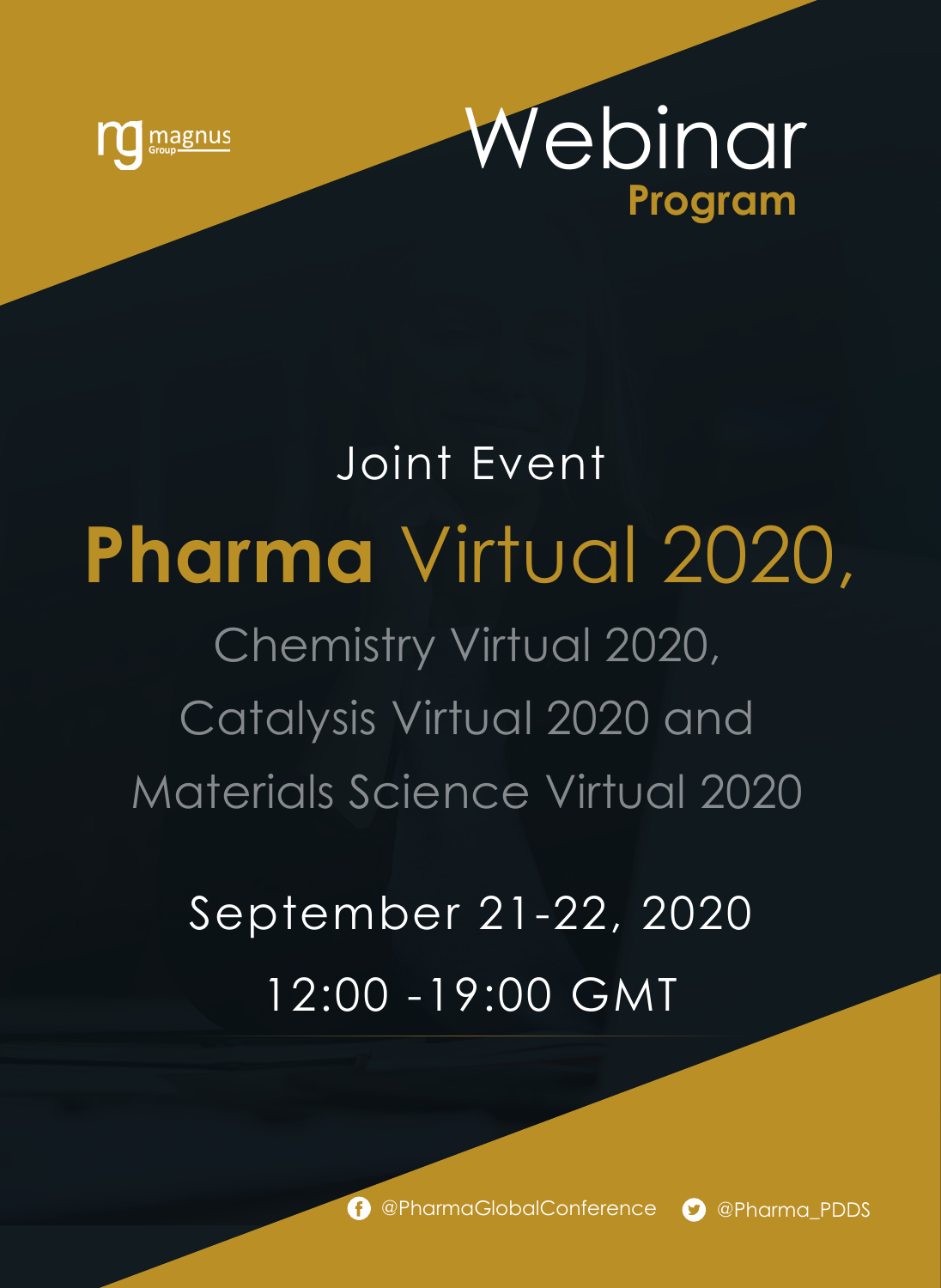| ш                           |                           | <b>September 21, 2020</b>                                                                                                                               |  |
|-----------------------------|---------------------------|---------------------------------------------------------------------------------------------------------------------------------------------------------|--|
| 12:00-12:10                 |                           | Introduction                                                                                                                                            |  |
| П                           |                           | <b>Sessions on: Catalysis   Chemical Engineering</b>                                                                                                    |  |
| Ш                           |                           | Keynote Presentations                                                                                                                                   |  |
| Webinar<br><b>Time Zone</b> | Speakers<br>Time Zone     |                                                                                                                                                         |  |
| 12:10-12:50                 | 16:10-16:50               | Title: An exploration of textual similarities and differences<br>between two genres: The engineering research article (RA) and<br>its subsequent poster |  |
|                             |                           | <b>Tharwat M EL Sakran, American University of Sharjah, United</b><br><b>Arab Emirates</b>                                                              |  |
| П                           | <b>Oral Presentations</b> |                                                                                                                                                         |  |
| 12:50-13:10                 | 18:20-18:40               | Title: Microbial enzymes and their potential impact on human<br>life                                                                                    |  |
|                             |                           | Ratnakar Ravindra Chitte, SPTMC, India                                                                                                                  |  |
| 13:10-13:30                 | 16:10-16:30               | Title: Characterization, activity, stability of Ni/CeO2-ZrO2<br>catalyst via bioethanol steam reforming for H2 production                               |  |
|                             |                           | <b>Nezihe Ayas, Eskisehir Technical University, Turkey</b>                                                                                              |  |
| 13:30-13:50                 | 19:00-19:20               | Title: Hydrogenation of Dibenzo-18-crown-6 ether using y-Al2O3<br>supported Ru-Pd and Ru-Ni bimetallic nanoalloy catalysts                              |  |
|                             |                           | Yogeshwar R Suryawanshi, Veermata Jijabai Technological<br>Institute, India                                                                             |  |
| 13:50-14:10                 | 14:50-15:10               | Title: Mixed metal oxide derived from Lanthanum-containing<br>Zn-Fe-CO3 Layered double hydroxides: Promoting visible light<br>photocatalytic activity   |  |
|                             |                           | Salima Bouteraa, University of Sciences and Technology of<br>Oran, Algeria                                                                              |  |
| 14:10-14:30                 | 19:10-19:30               | Title: Thermal performance analysis of sugarcane bagasse<br>pretreated by ionic liquids                                                                 |  |
|                             |                           | Saad Saeed, NFC Institute of Engineering & Technology,<br>Pakistan                                                                                      |  |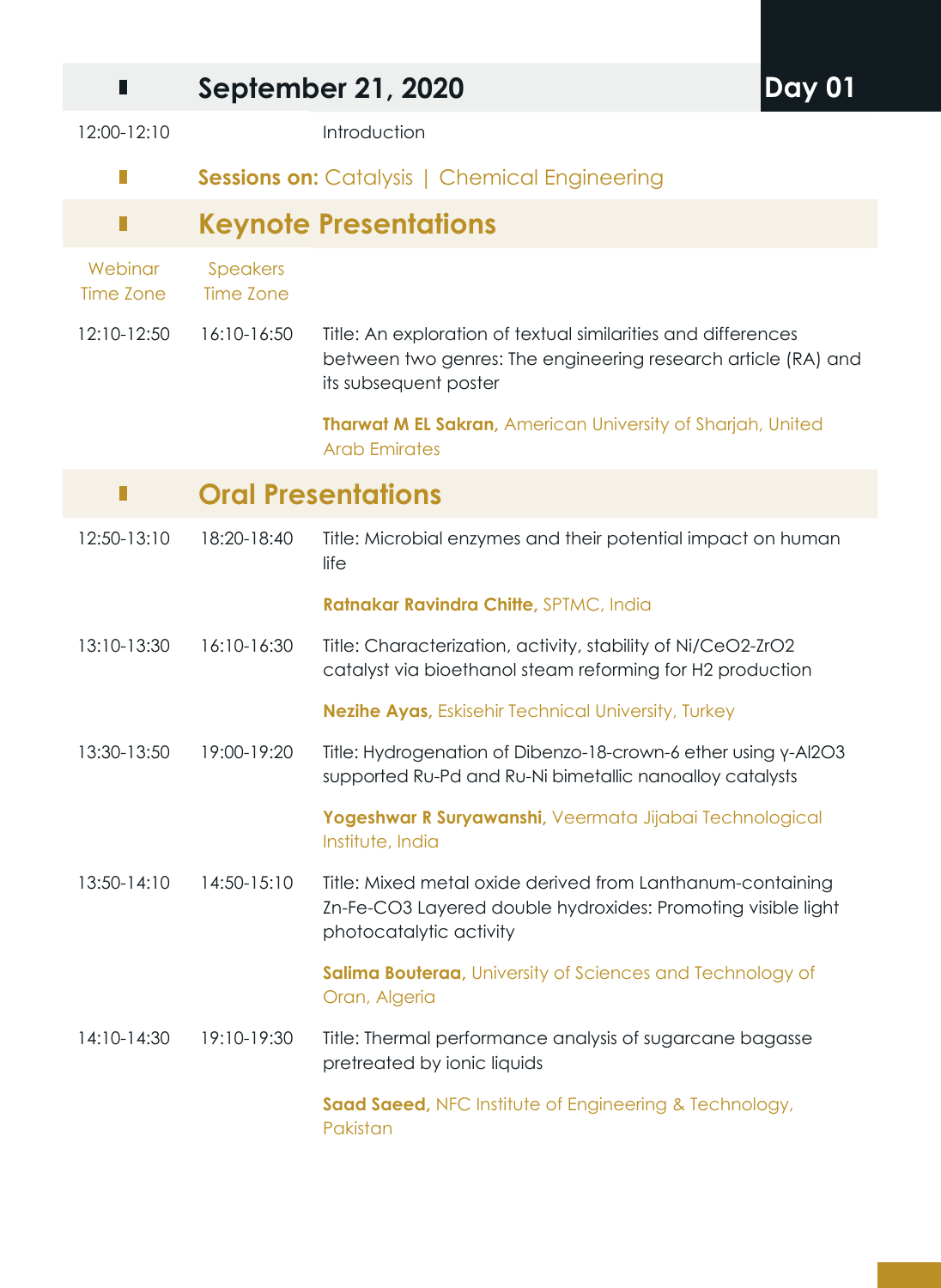| П           |                               | <b>Poster Presentations</b>                                                                                                                                                                 |
|-------------|-------------------------------|---------------------------------------------------------------------------------------------------------------------------------------------------------------------------------------------|
| 14:30-14:40 | 15:30-15:40                   | Title: Gas-phase dehydroisomerization of alpha-pinene to para-<br>cymene catalyzed by metal oxides                                                                                          |
|             |                               | Aliyah Alsharif, University of Liverpool, United Kingdom                                                                                                                                    |
| 14:40-14:50 | 11:40-11:50                   | Title: Synthesis and characterization of POMs with Keggin-<br>type structure of [PVXMo12-XO40](3+x)-; X= 1, 2: Effect of the<br>calcination temperature on structure and texture properties |
|             |                               | Juan Daniel Diaz Santibanez, Universidad de Concepcion, Chile                                                                                                                               |
| 14:50-15:00 | 17:50-18:00                   | Title: Electrochemical CO2 reduction in aqueous medium by a<br>water-stable MOF (CAU-1-NH2)                                                                                                 |
|             |                               | <b>Muhammad Usman, King Fahd University of Petroleum and</b><br>Minerals, Saudi Arabia                                                                                                      |
| 15:00-15:10 | 18:00-18:10                   | Title: TiO2/PEDOT systems for visible light degradation of organic<br>pollutants                                                                                                            |
|             |                               | Cristina Coromelci, Alexandru Ioan Cuza University of Iasi,<br>Romania                                                                                                                      |
|             |                               |                                                                                                                                                                                             |
| П           | <b>Sessions on: Chemistry</b> |                                                                                                                                                                                             |
| П           |                               | <b>Oral Presentations</b>                                                                                                                                                                   |
| 15:10-15:30 | 18:10-18:30                   | Title: Computer 3D & 4D models of T-x-y & T-x-y-z diagrams of<br>the ternary & quaternary systems as a novel tool in Chemistry &<br>Materials Science                                       |
|             |                               | Vasily Lutsyk, Institute of Physical Materials Science SB RAS,<br><b>Russian Federation</b>                                                                                                 |
| 15:30-15:50 | 17:30-17:50                   | Title: New chemical scaffolds as carbon monoxide releasing<br>molecules (CORMs) for the management of inflammation                                                                          |
|             |                               | Simone Carradori, "G. d'Annunzio" University of Chieti-Pescara,<br><b>Italy</b>                                                                                                             |
| 15:50-16:10 | 21:20-21:40                   | Title: Synthetic and analytical applications of chloramine-T                                                                                                                                |
|             |                               | Kuriya M. Lokanatha Rai, University of Mysore, India                                                                                                                                        |

**Vera Isaeva,** Russian Academy of Sciences, Russian Federation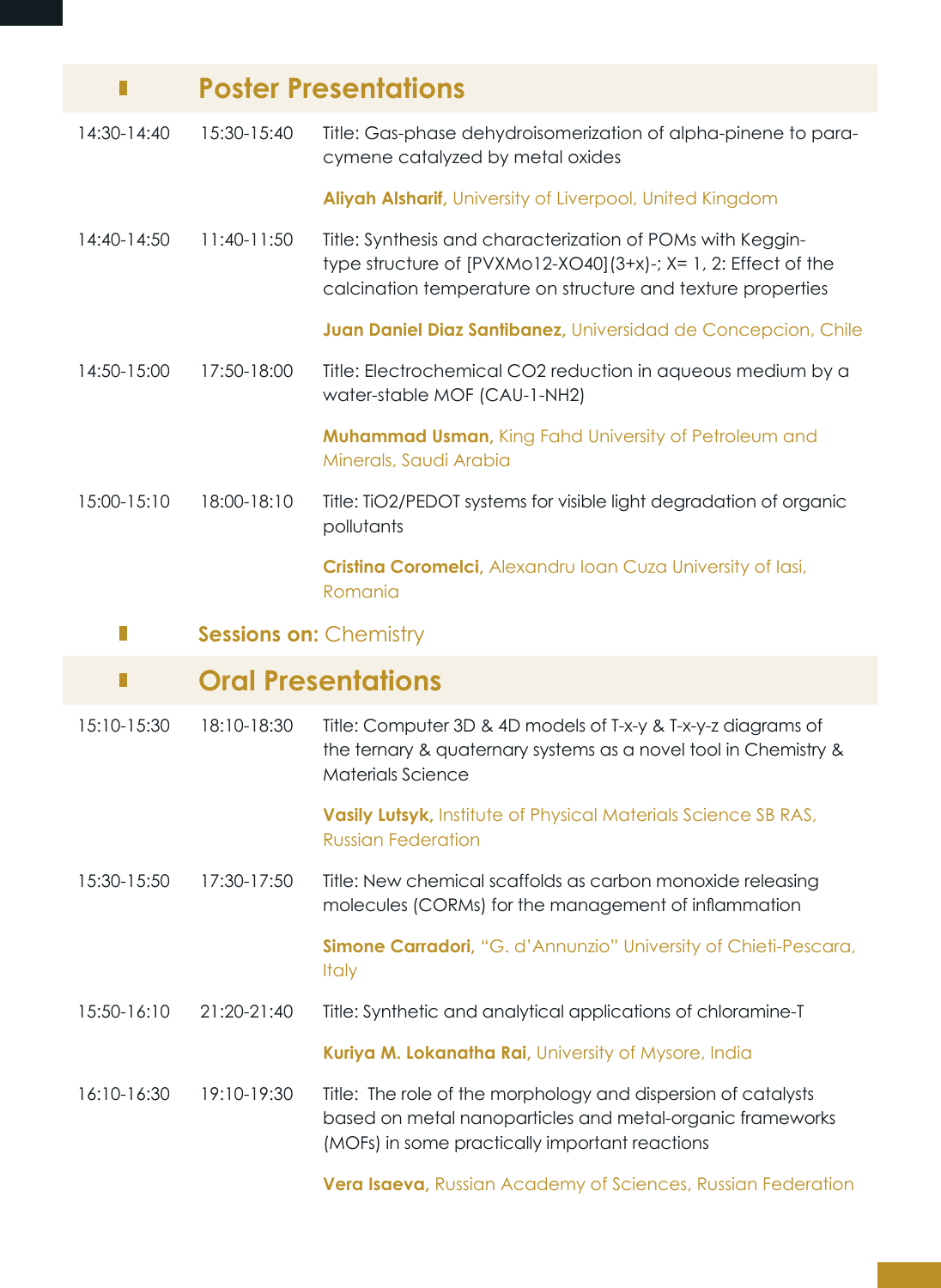| 16:30-16:50 | 19:30-19:50 | Title: Nature of chemical elements                                                                                                                                                     |
|-------------|-------------|----------------------------------------------------------------------------------------------------------------------------------------------------------------------------------------|
|             |             | Henadzi Filipenka, Saint Petersburg Electrotechnical University,<br><b>Belarus</b>                                                                                                     |
| 16:50-17:10 | 18:50-19:10 | Title: Boosting the selectivity of Pt through Ge doping                                                                                                                                |
|             |             | Elisa Jimenez-Izal, Euskal Herriko Unibertsitatea, Spain                                                                                                                               |
| 17:10-17:30 | 22:40-23:00 | Title: Metallohelicates: A potential catalyst for asymmetric<br>synthesis                                                                                                              |
|             |             | <b>E. Chinnaraja</b> , Central Salt and Marine Chemicals Research<br>Institute, India                                                                                                  |
| 17:30-17:50 | 19:30-19:50 | Title: Application of green asymmetric dicationic ionic liquids for<br>oil spill remediation in sea water                                                                              |
|             |             | Raghda El Nagar, Researcher in Egyptian Petroleum Research<br>Institute, Eygpt                                                                                                         |
| 17:50-18:10 | 23:20-23:40 | Title: Facile green synthesis of silver nanoparticles from kitchen<br>onion waste (Allium cepa) and quercetin: Evaluation of their<br>antimicrobial activity and antioxidant potential |
|             |             | Abhishek Chaudhary, Jaypee University of Information<br>Technology, India                                                                                                              |
| 18:10-18:30 | 23:40-00:00 | Title: Flexibility-Driven polymorphic solid-state emitters: A variation<br>in the multi-stimuli responsive behavior for Anthracenyl $\pi$ -<br>conjugates                              |
|             |             | <b>Banchhanidhi Prusti</b> , BITS Pilani, India                                                                                                                                        |
| П           |             | <b>Poster Presentations</b>                                                                                                                                                            |
| 18:30-18:40 | 21:30-21:40 | Title: The hyperaccumulating and remediating potential of<br>some plant species                                                                                                        |
|             |             | Lydia Bondareva, Federal Scientific Center, Russian Federation                                                                                                                         |
| 18:40-18:50 | 20:40-20:50 | Title: Synthesis of vinylbenzyl bromide/divinylbenzene copolymer<br>by post-polymerization functionalisation                                                                           |

**Irmina Wojciechowska,** Poznan University of Technology, Poland

## **END OF DAY 1**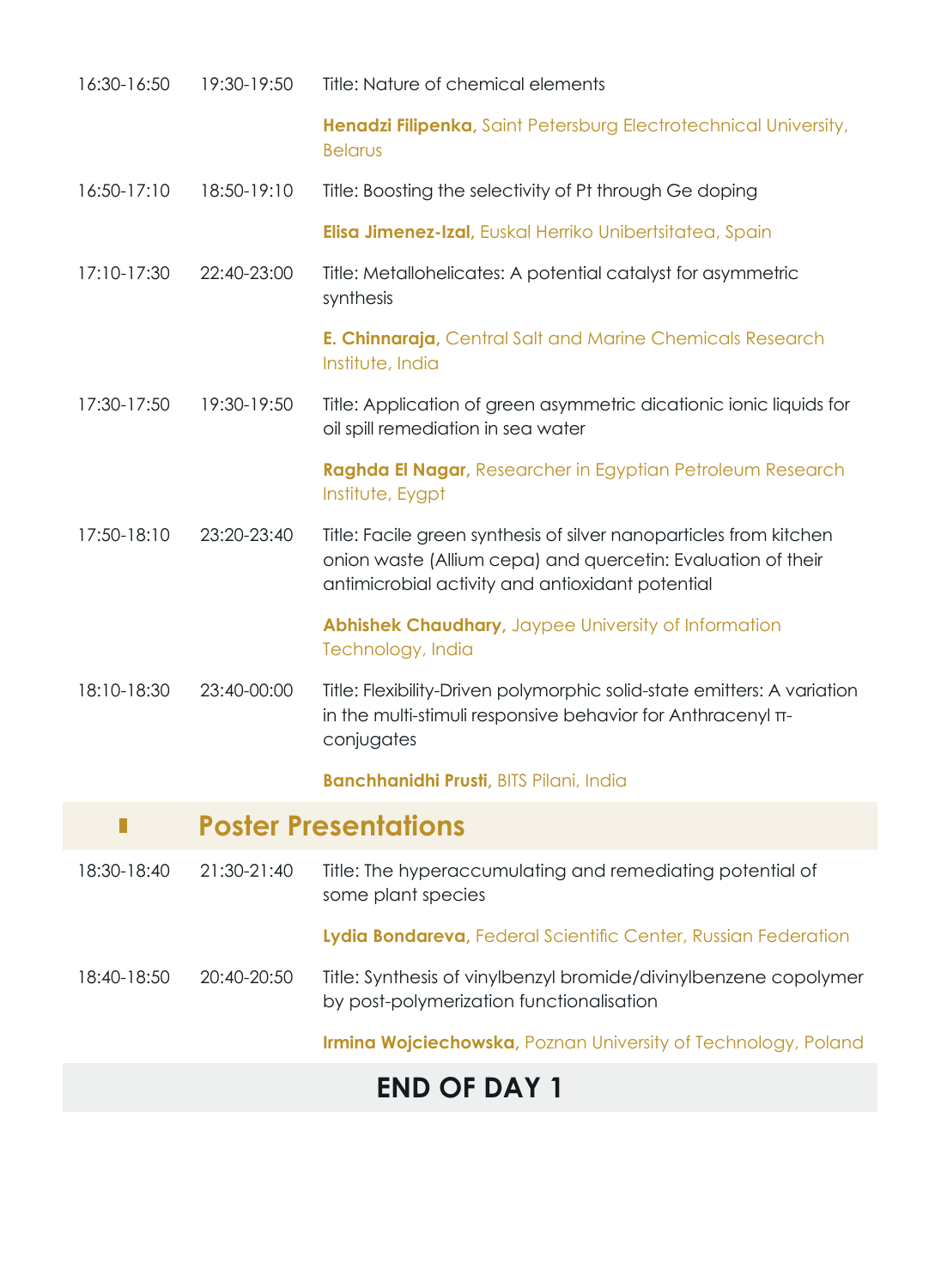| П                    | <b>September 22, 2020</b><br><b>Day 02</b> |                                                                                                                          |  |
|----------------------|--------------------------------------------|--------------------------------------------------------------------------------------------------------------------------|--|
| П                    |                                            | <b>Sessions on:</b> Materials Science   Minerals   Metallurgy                                                            |  |
| П                    |                                            | <b>Keynote Presentations</b>                                                                                             |  |
| Webinar<br>Time Zone | <b>Speakers</b><br><b>Time Zone</b>        |                                                                                                                          |  |
| 12:00-12:40          | 06:00-06:40                                | Title: Discovery: Reduction in photosynthesis correlation to carbon<br>dioxide increase                                  |  |
|                      |                                            | Dave White, Climate Change Truth Inc, USA                                                                                |  |
| Н                    |                                            | <b>Oral Presentations</b>                                                                                                |  |
| 12:40-13:00          | 15:40-16:00                                | Title: Biocompatibility evaluation of biomedical materials                                                               |  |
|                      |                                            | Radu Albulescu, National Institute for Chemical Pharmaceutical<br>R&D, Romania                                           |  |
| 13:00-13:20          | 16:00-16:20                                | Title: Reliability design of mechanical systems subject to<br>repetitive stresses                                        |  |
|                      |                                            | <b>Seongwoo Woo, Addis Ababa Science &amp; Technology University,</b><br>Ethiopia                                        |  |
| 13:20-13:40          | 14:20-14:40                                | Title: Post effect of RTP processing on as-cut c-Si silicon wafers                                                       |  |
|                      |                                            | Yacine Kouhlane, University Badji Mokhta, Algeria                                                                        |  |
| 13:40-14:00          | 09:40-10:00                                | Title: Bio-mimetic multimodal nanostructured surfaces<br>fabricated with self-assembling biopolymer and its applications |  |
|                      |                                            | Rakkiyappan Chandran, Research and Development Scientist,<br><b>Supreme Corporation, USA</b>                             |  |
| 14:00-14:20          | 16:00-16:20                                | Title: How can microfluidics help material scientists in the field of<br>advance materials?                              |  |
|                      |                                            | Afshin Abrishamkar, ESPCI Paris, CNRS, PSL Research University,<br>France                                                |  |
|                      |                                            | <b>Sessions on: Pharmaceutics and Drug Delivery Systems</b>                                                              |  |
|                      |                                            | <b>Oral Presentations</b>                                                                                                |  |
| 14:20-14:40          | 10:20-10:40                                | Title: Key drug disposition genes and hepatic metabolic<br>pathways are altered in germ-free mice during pregnancy       |  |
|                      |                                            | <b>Qingcheng Mao, University of Washington, USA</b>                                                                      |  |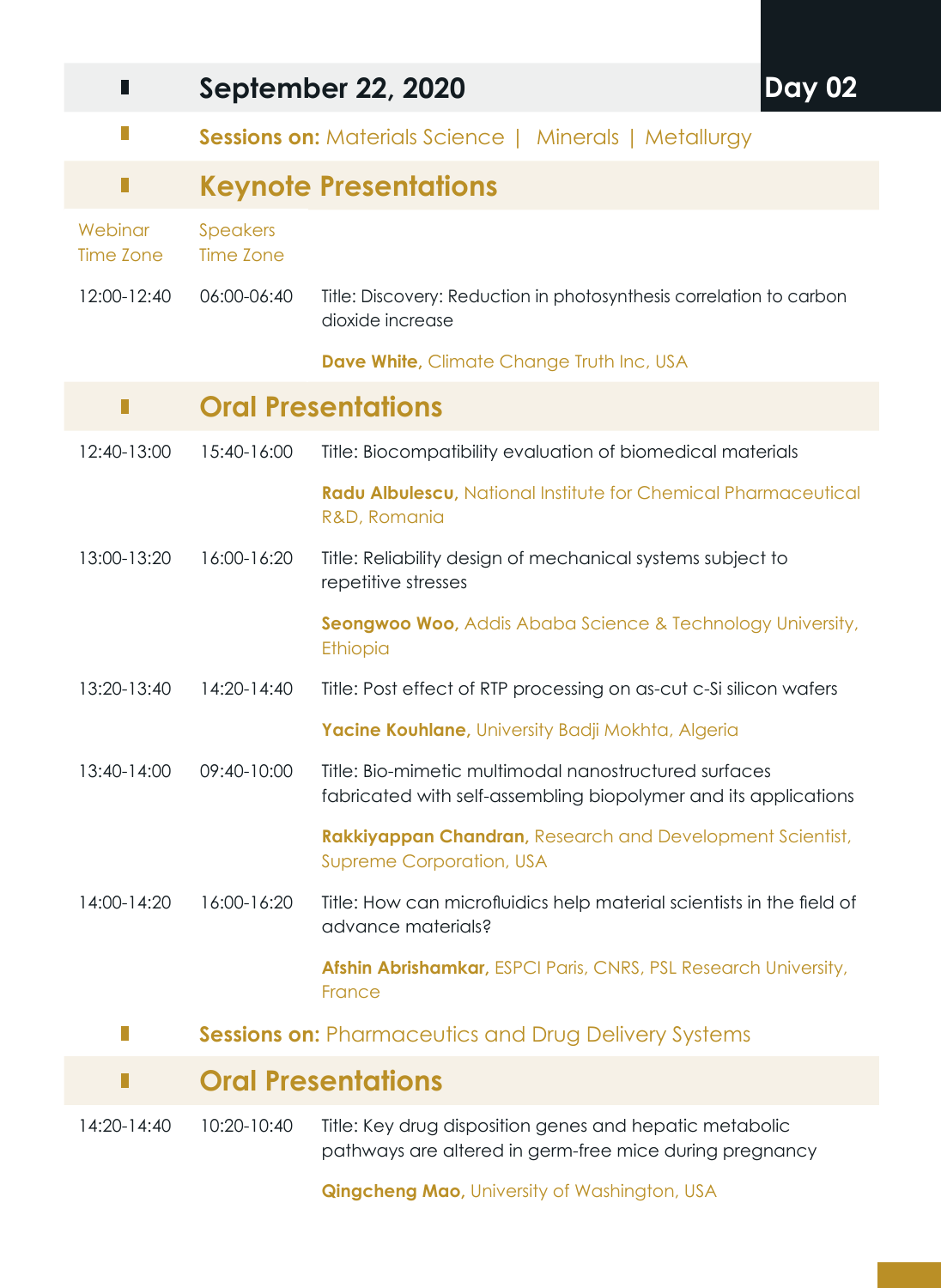| 14:40-15:00 | 11:40-12:00 | Title: Perspectives for the development of strategies (drugs and<br>non-drug therapies) for the reduction of inflammation, injury,<br>and muscle recovery biomarkers |
|-------------|-------------|----------------------------------------------------------------------------------------------------------------------------------------------------------------------|
|             |             | Renato Carvalho Vilella, INCISA-IMAM, UNIASSELVI, Connective<br>Tissue, Brazil                                                                                       |
| 15:00-15:20 | 00:00-00:20 | Title: Donor-acceptor-type polymers having Oligothiophenes<br>with well-defined structure                                                                            |
|             |             | Ichiro Imae, Hiroshima University, Japan                                                                                                                             |
| 15:20-15:40 | 18:20-18:40 | Title: The use of indocyanine green in the detection of sentinel<br>lymph node in gynaecological cancers and endometriosis                                           |
|             |             | Catalin Bogdan Coroleuca, University of Medicine and<br>Pharmacy, Romania                                                                                            |
| 15:40-16:00 | 21:10-21:30 | Title: A detailed characterization of Sfin-1, Sfin-2 and Sfin-3, novel<br>lytic phages infecting multidrug-resistant Shigella spp.                                   |
|             |             | Nabanita Giri, Acharya Prafulla Chandra College, India                                                                                                               |
| 16:00-16:20 | 21:30-21:50 | Title: Novel Nanonutraceutical formulations and its role in health<br>as biomedicine                                                                                 |
|             |             | <b>Sumathi Jones, Professor and Head, Asan Memorial Dental</b><br>College and Hospital, India                                                                        |
| 16:20-16:40 | 22:20-22:40 | Title: Syntheses, characterization and antimicrobial investigation<br>on some new metal complexes of an aryl substituted<br>Azamacrocyclic Chelator                  |
|             |             | Tapashi Ghosh Roy, University of Chittagong, Bangladesh                                                                                                              |
| 16:40-17:00 | 19:40-20:00 | Title: Effect of Diclofenac on Doxorubicin-Induced Apoptosis in<br><b>Breast Cancer</b>                                                                              |
|             |             | Noha Eldeab Mohamed, King Abdulaziz University, Saudi Arabia                                                                                                         |

## **Closing Ceremony**